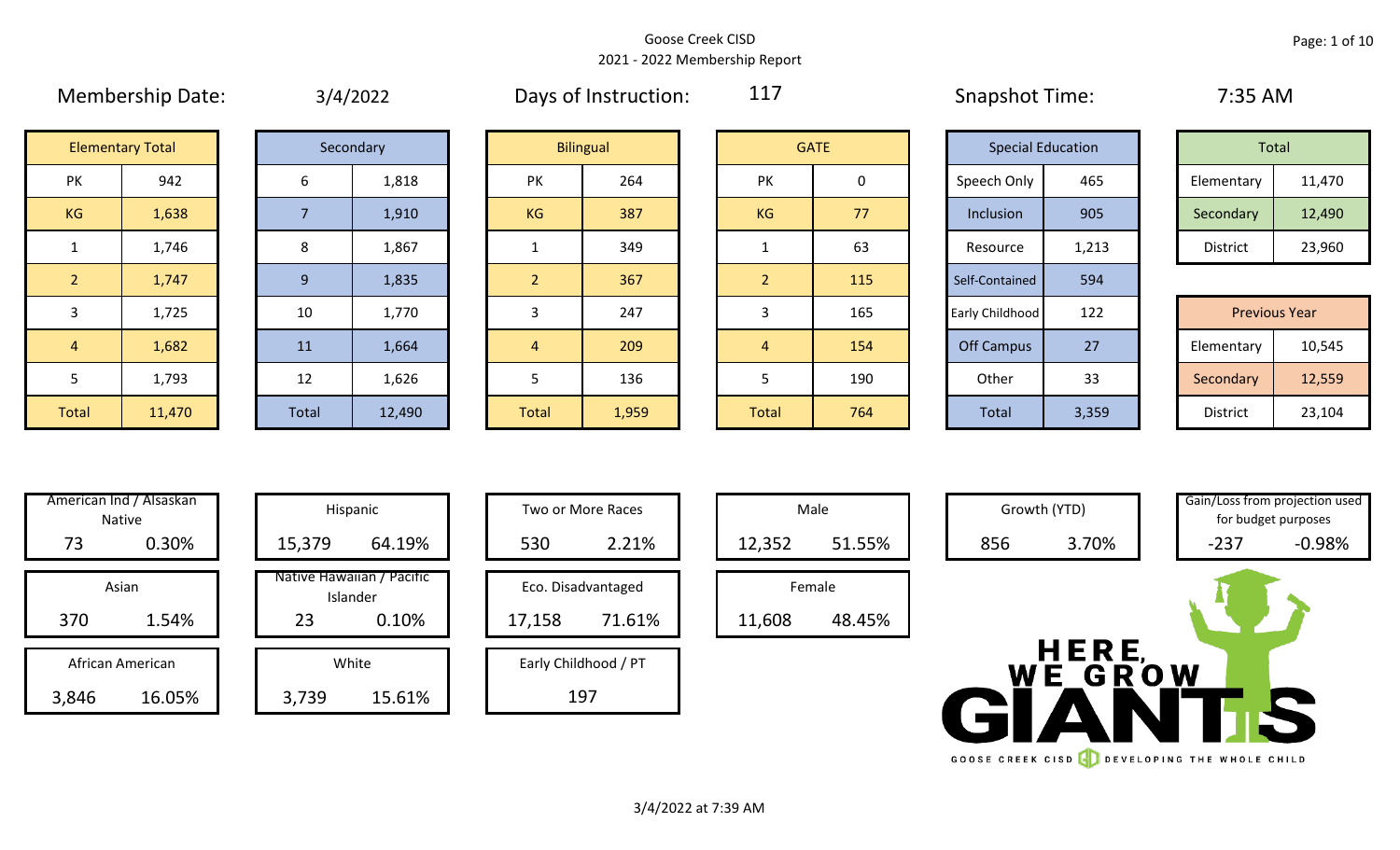### Goose Creek CISD 2021 - 2022 Membership Report - Elementary

| Date            | 3/4/2022               | <b>PK</b>            |                | KG             |                |       |                |                | 2              |       |             | 3              |              |                | 4              |                |                | 5              |                         | Campus Totals Early |              |          | Spec. | Total | $20 - 21$ | $21 - 22$  | Capacity |
|-----------------|------------------------|----------------------|----------------|----------------|----------------|-------|----------------|----------------|----------------|-------|-------------|----------------|--------------|----------------|----------------|----------------|----------------|----------------|-------------------------|---------------------|--------------|----------|-------|-------|-----------|------------|----------|
|                 |                        | GenEd <b> </b> BilEd |                | GenEd          | <b>BilEd</b>   | GenEd | <b>BilEd</b>   | GenEd          | <b>BilEd</b>   | Total | GenEd BilEd |                | <b>Total</b> | <b>GenEd</b>   | <b>BilEd</b>   | <b>Total</b>   | GenEd          | <b>BilEd</b>   | <b>Total</b>            | GenEd               | <b>BilEd</b> | Child    | Prog  |       |           | Projection |          |
|                 | Teachers               | $\overline{2}$       | $\mathbf 1$    | 4              | 2              | 4     | $\overline{2}$ | 4              | 1              | 5     | 4           | 2              | 6            | 5              | $\mathbf{1}$   | 6              | 4              | 1              | 5                       | 27                  | 10           |          |       |       |           |            |          |
| Alamo           | Students               | 43                   | 23             | 70             | 46             | 78    | 29             | 85             | 20             | 105   | 89          | 23             | 112          | 100            | 26             | 126            | 91             | 26             | 117                     |                     | 193          | 0        | 69    | 818   | 688       | 703        | 850      |
|                 | <b>Available Seats</b> | 1                    | $-1$           | 18             | $-2$           | 10    | 15             | 3              | $\overline{2}$ | 5     | $-1$        | 21             | 20           | 10             | -4             | 6              | 9              | $-1$           | 8                       | 556                 |              |          |       |       |           |            |          |
|                 | Teachers               | $\overline{2}$       | 2              | 3              | $\mathbf{1}$   | 3     | $\mathbf{1}$   | 3              | $2^{\circ}$    | 5     | 3           | $\overline{2}$ | 5            | 3              | $\overline{2}$ | 5              | 3              | $\overline{2}$ | 5                       | 20                  | 12           |          |       |       |           |            |          |
| Ashbel<br>Smith | Students               | 30                   | 32             | 63             | 22             | 60    | 24             | 64             | 27             | 91    | 61          | 26             | 87           | 62             | 31             | 93             | 70             | 25             | 95                      |                     |              | 0        | 30    | 627   | 622       | 606        | 924      |
|                 | <b>Available Seats</b> | 14                   | 12             | $\mathbf{3}$   | $\mathbf{0}$   | 6     | $-2$           | $\overline{2}$ | 17             | 19    | 5           | 18             | 23           | $\overline{4}$ | 13             | 17             | 5              | 25             | 30                      | 410                 | 187          |          |       |       |           |            |          |
|                 | Teachers               | 3                    | $\overline{2}$ | 4              | $\overline{2}$ | 4     | $\overline{2}$ | 4              | $\overline{2}$ | 6     | 4           | 1              | 5            | 4              | $\overline{2}$ | 6              | 4              | $\overline{2}$ | 6                       | 27                  | 13           |          |       |       |           |            |          |
| Austin          | Students               | 49                   | 30             | 74             | 36             | 78    | 41             | 95             | 31             | 126   | 85          | 31             | 116          | 74             | 38             | 112            | 104            | 36             | 140                     |                     |              | 0        | 18    | 820   | 729       | 713        | 814      |
|                 | <b>Available Seats</b> | 17                   | 14             | 14             | 8              | 10    | 3              | $-7$           | 13             | 6     | 3           | $-9$           | $-6$         | 14             | 6              | 20             | -4             | 14             | 10                      | 559                 | 243          |          |       |       |           |            |          |
|                 | <b>Teachers</b>        | $\mathbf{3}$         | $\mathbf{1}$   | 5              | 1              | 6     | 1              | 6              | $\overline{2}$ | 8     | 5           | 1              | 6            | 4              | -1             | 5              | 5              | 1              | 6                       | 34                  | 8            |          |       |       |           |            |          |
| Banuelos        | Students               | 60                   | 17             | 117            | 20             | 124   | 24             | 122            | 35             | 157   | 116         | 21             | 137          | 99             | 24             | 123            | 125            | 22             | 147                     |                     |              | 0        | 16    | 942   | 806       | 856        | 850      |
|                 | <b>Available Seats</b> | 6                    | 5              | $-7$           | $\overline{2}$ | 8     | $-2$           | 10             | 9              | 19    | $-6$        | 1              | -5.          | $-11$          | $-2$           | $-13$          | $\mathbf 0$    | $\overline{3}$ | $\overline{\mathbf{3}}$ | 763<br>28<br>5.     | 163          |          |       |       |           |            |          |
|                 | Teachers               | 3                    | 2              | 4              |                | 4     | 1              | 5              | $\mathbf{1}$   | 6     | 4           | 1              | 5.           | 4              | $\overline{2}$ | 6              | 4              | $\mathbf{1}$   |                         |                     | 9            |          |       |       |           |            |          |
| Bowie           | Students               | 51                   | 20             | 72             | 13             | 88    | 18             | 83             | 21             | 104   | 77          | 23             | 100          | 75             | 26             | 101            | 101            | 19             | 120                     |                     |              |          | 41    | 730   | 756       | 705        | 880      |
|                 | <b>Available Seats</b> | 15                   | 24             | 16             | 9              | 0     | 4              | 27             | $\mathbf{1}$   | 28    | 11          | $-1$           | 10           | 13             | 18             | 31             | $-1$           | 6              | 5                       | 547                 | 140          |          |       |       |           |            |          |
|                 | Teachers               | $\overline{3}$       | 1              | $\overline{3}$ | $\overline{2}$ | 3     | $\overline{2}$ | 4              | $\overline{2}$ | 6     | 4           | $\overline{2}$ | 6            | 4              | -1             | 5 <sup>5</sup> | $\overline{3}$ | $\mathbf{1}$   | 4                       | 24                  | 11           |          |       |       |           |            |          |
| Carver          | Students               | 52                   | 16             | 53             | 33             | 60    | 36             | 65             | 44             | 109   | 74          | 24             | 98           | 70             | 22             | 92             | 63             | 20             | 83                      |                     |              | $\Omega$ | 30    | 662   | 646       | 645        | 836      |
|                 | <b>Available Seats</b> | 14                   | 6              | 13             | 11             | 6     | 8              | 23             | $\mathbf{0}$   | 23    | 14          | 20             | 34           | 18             | $\mathbf{0}$   | 18             | 12             | 5              | 17                      | 437                 | 195          |          |       |       |           |            |          |
|                 | Teachers               | $\overline{2}$       | 0              | 5              | 0              | 6     | 0              | 6              | 0              | 6     | 6           | $\Omega$       | 6            | 5              | 0              | 5              | 6              | 0              | 6                       | 36                  | 0            |          |       |       |           |            |          |
| Clark           | Students               | 34                   | 0              | 120            | 0              | 115   | 0              | 122            | 0              | 122   | 113         | 0              | 113          | 98             | 0              | 98             | 130            | 0              | 130                     |                     |              | 3        | 43    | 778   | 714       | 731        | 850      |
|                 | <b>Available Seats</b> | 10                   | 0              | $-10$          | 0              | 17    | 0              | 10             | $\mathsf{O}$   | 10    | 19          | 0              | 19           | 12             | 0              | 12             | 20             | $\mathsf{O}$   | 20                      | 732                 | 0            |          |       |       |           |            |          |
|                 | <b>Teachers</b>        | $\overline{2}$       | $\mathbf{1}$   | 4              | $\overline{2}$ | 5     | $\overline{2}$ | 4              | $\mathbf{1}$   | 5     | 5           | 1              | 6            | 4              | 1              | 5              | 3              | $\mathbf{1}$   | 4                       | 27                  | 9            |          |       |       |           |            |          |
| Crockett        | Students               | 32                   | 20             | 65             | 28             | 91    | 39             | 72             | 19             | 91    | 86          | 28             | 114          | 86             | 10             | 96             | 69             | 27             | 96                      |                     |              | 5        | 9     | 686   | 638       | 689        | 638      |
|                 | <b>Available Seats</b> | 12                   | $\overline{2}$ | 23             | 16             | 19    | 5 <sup>1</sup> | 16             | $\mathbf{3}$   | 19    | 24          | -6             | 18           | $\overline{2}$ | 12             | 14             | 6              | $-2$           | $\boldsymbol{a}$        | 501                 | 171          |          |       |       |           |            |          |
|                 | Teachers               | 3                    | 0              | 4              | 1              | 4     | $\mathbf{1}$   | 4              | $\mathbf{1}$   | 5     | 4           | 1              | 5            | 3              | $\overline{2}$ | 5              | 4              | $\mathbf{1}$   | 5                       | 26                  | 7            |          |       |       |           |            |          |
|                 | Students               | 63                   | 0              | 71             | 17             | 83    | 12             | 82             | 19             | 101   | 87          | 13             | 100          | 84             | 21             | 105            | 91             | 18             | 109                     |                     |              | 2        | 9     | 672   | 619       | 631        | 924      |
| <b>DeZavala</b> | <b>Available Seats</b> | 3                    | O              | 17             | 5              | 5     | 10             | 6              | 3              | q     | 1           | 9              | 10           | $-18$          | 23             | 5.             | 9              | $\overline{7}$ | 16                      | 561                 | 100          |          |       |       |           |            |          |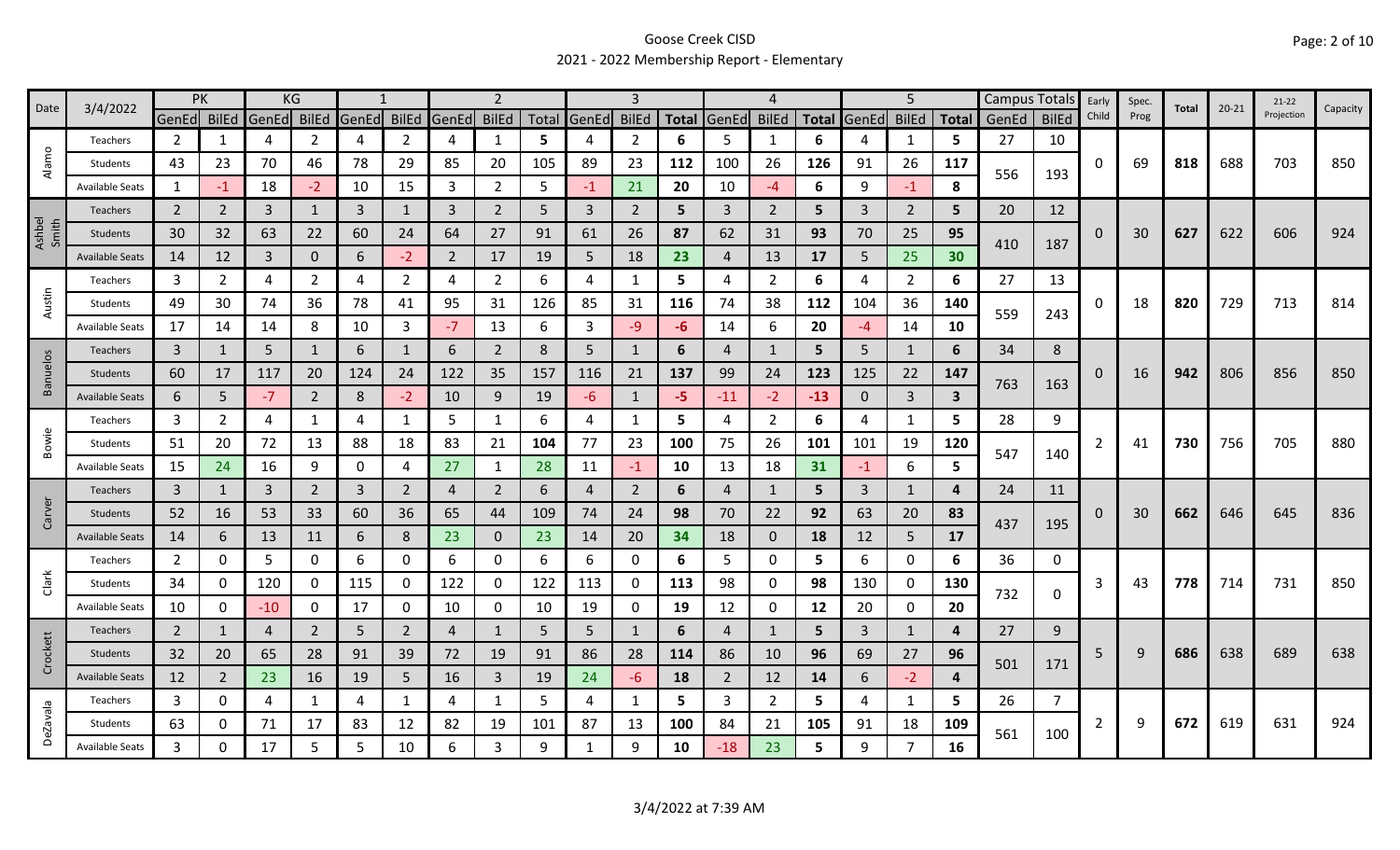### Goose Creek CISD 2021 - 2022 Membership Report - Elementary

|                    | 3/4/2022               | PK             |                | KG             |                |                |                |                         | 2              |      |                   |      |              |       |                |              |       | 5              |              | Campus Totals |                | Early    | Spec.    | Total         | $20 - 21$ | $21-22$    | Capacity |
|--------------------|------------------------|----------------|----------------|----------------|----------------|----------------|----------------|-------------------------|----------------|------|-------------------|------|--------------|-------|----------------|--------------|-------|----------------|--------------|---------------|----------------|----------|----------|---------------|-----------|------------|----------|
| Date               |                        | GenEd BilEd    |                | GenEd          | <b>BilEd</b>   |                |                | GenEd BilEd GenEd BilEd |                |      | Total GenEd BilEd |      | <b>Total</b> | GenEd | <b>BilEd</b>   | <b>Total</b> | GenEd | <b>BilEd</b>   | <b>Total</b> | GenEd         | <b>BilEd</b>   | Child    | Prog     |               |           | Projection |          |
|                    | <b>Teachers</b>        | $\overline{2}$ |                | 4              | 2              | 4              | 2              | 4                       | $\overline{2}$ | 6    | $\overline{4}$    |      | 5.           | 3     | 1              | 4            | 4     | 1              | 5            | 25            | 10             |          |          |               |           |            |          |
| Harlem             | Students               | 40             | 21             | 64             | 39             | 68             | 40             | 72                      | 42             | 114  | 70                | 22   | 92           | 56    | 20             | 76           | 89    | 23             | 112          | 459           | 207            | 2        | 50       | 718           | 660       | 679        | 814      |
|                    | <b>Available Seats</b> | $\overline{4}$ |                | 24             |                | 20             | 4              | 16                      | $\overline{2}$ | 18   | 18                | 0    | 18           | 10    | 2              | 12           | 11    | $\overline{2}$ | 13           |               |                |          |          |               |           |            |          |
| 画                  | Teachers               |                |                |                |                |                |                |                         | $\overline{2}$ | 9    | 7                 | 2    | 9            |       | $\overline{2}$ | 9            |       | 2              | 9            | 28            | 8              |          |          |               |           |            |          |
| Highlands          | Students               |                |                |                |                |                |                | 134                     | 39             | 173  | 131               | 39   | 170          | 151   | 43             | 194          | 145   | 39             | 184          | 561           | 160            | 0        | 15       | 736           | 754       | 729        | 814      |
|                    | <b>Available Seats</b> |                |                |                |                |                |                | 20                      | 5              | 25   | 23                | 5    | 28           |       |                |              | 30    | 11             | 41           |               |                |          |          |               |           |            |          |
|                    | Teachers               | 4              | $\overline{2}$ | 6              | $2^{\circ}$    | $\overline{7}$ | $\overline{2}$ |                         |                |      |                   |      |              |       |                |              |       |                |              | 17            | 6              |          |          |               |           |            |          |
| Hopper             | Students               | 71             | 30             | 132            | 42             | 143            | 34             |                         |                |      |                   |      |              |       |                |              |       |                |              | 346           | 106            | 3        | 18       | 473           | 428       | 441        | 462      |
|                    | <b>Available Seats</b> | 17             | 14             | $\mathbf 0$    | $\overline{2}$ | 11             | 10             |                         |                |      |                   |      |              |       |                |              |       |                |              |               |                |          |          |               |           |            |          |
|                    | Teachers               | 2              | -1             | 4              | 2              | 3              | 2              | 3                       | 2              | 5    | 4                 |      | 5            | 3     | $\overline{2}$ | 5            | 4     | $\mathbf{1}$   | 5            | 23            | 11             |          |          |               |           |            |          |
| Iamar              | Students               | 34             | 15             | 59             | 28             | 46             | 24             | 58                      | 29             | 87   | 72                | 25   | 97           | 59    | 32             | 91           | 58    | 29             | 87           |               |                | 0        | 19       | 587           | 605       | 620        | 858      |
|                    | <b>Available Seats</b> | 10             |                | 29             | 16             | 20             | 20             | 8                       | 15             | 23   | 16                | $-3$ | 13           |       | 12             | 19           | 42    | $-4$           | 38           | 386           | 182            |          |          |               |           |            |          |
|                    | <b>Teachers</b>        | 1              |                | $\overline{2}$ |                | $\overline{2}$ |                | 2                       | 1              | 3    | 2                 | 2    | 4            | 2     | 2              | 4            | 2     | 1              | 3            | 13            | 9              |          |          |               |           |            |          |
| San Jacinto        | Students               | 20             | 17             | 49             | 22             | 55             | 16             | 50                      | 13             | 63   | 40                | 18   | 58           | 53    | 17             | 70           | 38    | 26             | 64           |               |                | 0        | $\Omega$ | 434           | 377       | 390        | 528      |
|                    | <b>Available Seats</b> | $\overline{2}$ | 5              | $-5$           | 0              | $-11$          | 6              | -6                      | 9              | 3    | $\overline{4}$    | 26   | 30           | -9    | 27             | 18           | 12    | $-1$           | 11           | 305           | 129            |          |          |               |           |            |          |
|                    | Teachers               | 3.0            | 1              | 5              |                | 6              |                | 6                       | 1              |      | 6                 |      | 7            | 5.    | 1              | 6            | 5     | 1              | 6            | 36            | $\overline{7}$ |          |          |               |           |            |          |
| Travis             | Students               | 61             | 15             | 110            | 21             | 135            | 20             | 131                     | 16             | 147  | 132               | 22   | 154          | 103   | 26             | 129          | 105   | 26             | 131          |               |                | $\Omega$ | 24       | 947           | 809       | 873        | 880      |
|                    | <b>Available Seats</b> | 5              |                | 0              |                | -3             | 2              |                         | 6              |      | 0                 | 0    | 0            |       | -4             | 3            | 20    | $-1$           | 19           | 777           | 146            |          |          |               |           |            |          |
|                    | Teachers               | $\overline{2}$ |                | 5              |                | 5              |                |                         |                | -5   | 5                 |      | 6            | 5     |                | 6            | 4     |                | 5            | 30            | $\overline{7}$ |          |          |               |           |            |          |
| Victoria<br>Walker | Students               | 38             | 8              | 88             | 16             | 111            | 15             | 93                      | 18             | 111  | 92                | 24   | 116          | 101   | 23             | 124          | 110   | 15             | 125          | 633           |                | 51       | 31       | 834           | 694       | 715        | 924      |
|                    | <b>Available Seats</b> | 6              | 14             | 22             | 6              | -1             | 7              | -5                      | 4              | -1   | 18                | $-2$ | 16           | 9     | -1             | 8            | $-10$ | 10             | $\mathbf 0$  |               | 119            |          |          |               |           |            |          |
|                    | Teachers               | 37             | 17             | 62             | 21             | 66             | 21             | 66                      | 21             | 87   | 67                | 19   | 86           | 61    | 21             | 82           | 62    | 17             | 79           | 421           | 137            |          | 422      |               |           | 10,726     |          |
| Total              | Students               | 678            | 264            | 1207           | 383            | 1335           | 372            | 1328                    | 373            | 1701 | 1325              | 339  | 1664         | 1271  | 359            | 1630         | 1389  | 351            | 1740         | 8,533         | 2441           | 68       |          | 11,464 10,545 |           |            | 12,846   |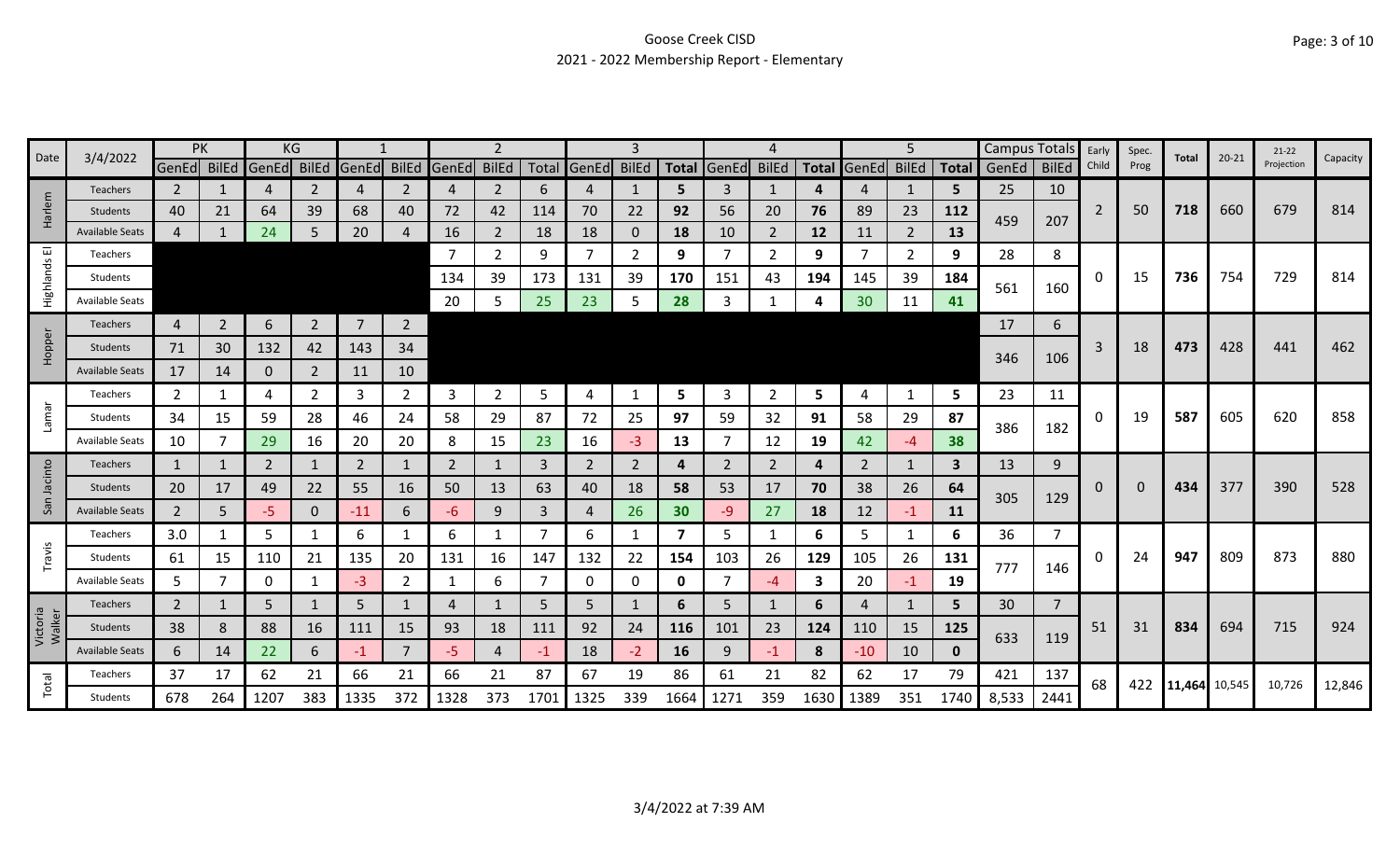Goose Creek CISD 2021 - 2022 Membership Report - Secondary

| <b>Campus</b><br>$6\phantom{1}6$ |           | $\overline{\mathbf{z}}$ | 8         | 9                   | 10    | 11    | 12    |                   |      | <b>Campus Totals</b> |                                       |                 |
|----------------------------------|-----------|-------------------------|-----------|---------------------|-------|-------|-------|-------------------|------|----------------------|---------------------------------------|-----------------|
|                                  |           |                         |           |                     |       |       |       | <b>Enrollment</b> |      |                      | Core Ratio   20-21   21-22 Projection | <b>Capacity</b> |
| <b>BJS</b>                       | 243       | 277                     | 266       |                     |       |       |       | 786               | 19.2 | 1,029                | 832                                   | 958             |
| CBJ                              | 299       | 308                     | 331       |                     |       |       |       | 938               | 21.8 | 1,085                | 989                                   | 1,198           |
| GJS                              | 325       | 320                     | 318       |                     |       |       |       | 963               | 22.4 | 1,187                | 976                                   | 1,164           |
| HMJ                              | 282       | 301                     | 296       |                     |       |       |       | 879               | 19.1 | 1,031                | 962                                   | 1,176           |
| <b>HJS</b>                       | 340       | 344                     | 318       |                     |       |       |       | 1,002             | 20.9 | 1,294                | 1,118                                 | 1,272           |
| <b>EFGJS</b>                     | 310       | 345                     | 320       |                     |       |       |       | 975               | 26.4 | $\overline{0}$       | 889                                   | 1,176           |
| REL                              |           |                         |           | 455                 | 480   | 438   | 423   | 1,796             | 24.6 | 1,821                | 1,893                                 | 1,968           |
| <b>RSS</b>                       |           |                         |           | 532                 | 500   | 483   | 457   | 1,972             | 25.0 | 2,096                | 2,046                                 | 2,554           |
| GCM                              |           |                         |           | 542                 | 567   | 516   | 475   | 2,100             | 25.3 | 2,168                | 2,137                                 | 2,536           |
| PHC                              | $\pmb{0}$ | $\mathsf{O}\xspace$     | $\pmb{0}$ | $\mathsf{O}\xspace$ | 5     | 41    | 128   | 174               | 10.2 | 63                   | 35                                    |                 |
| Impact                           |           |                         |           | 119                 | 104   | 95    | 78    | 396               | 23.3 | 412                  | 400                                   |                 |
| Point                            | 16        | 14                      | 16        | 16                  | 21    | 13    | 11    | 107               | 10.2 | 18                   | 40                                    |                 |
| <b>SCTHS</b>                     |           |                         |           | 170                 | 91    | 75    | 52    | 388               | 22.8 | 355                  | 325                                   |                 |
| Total                            | 1,815     | 1,909                   | 1,865     | 1,834               | 1,768 | 1,661 | 1,624 | 12,476            |      | 12,559               | 11,753                                |                 |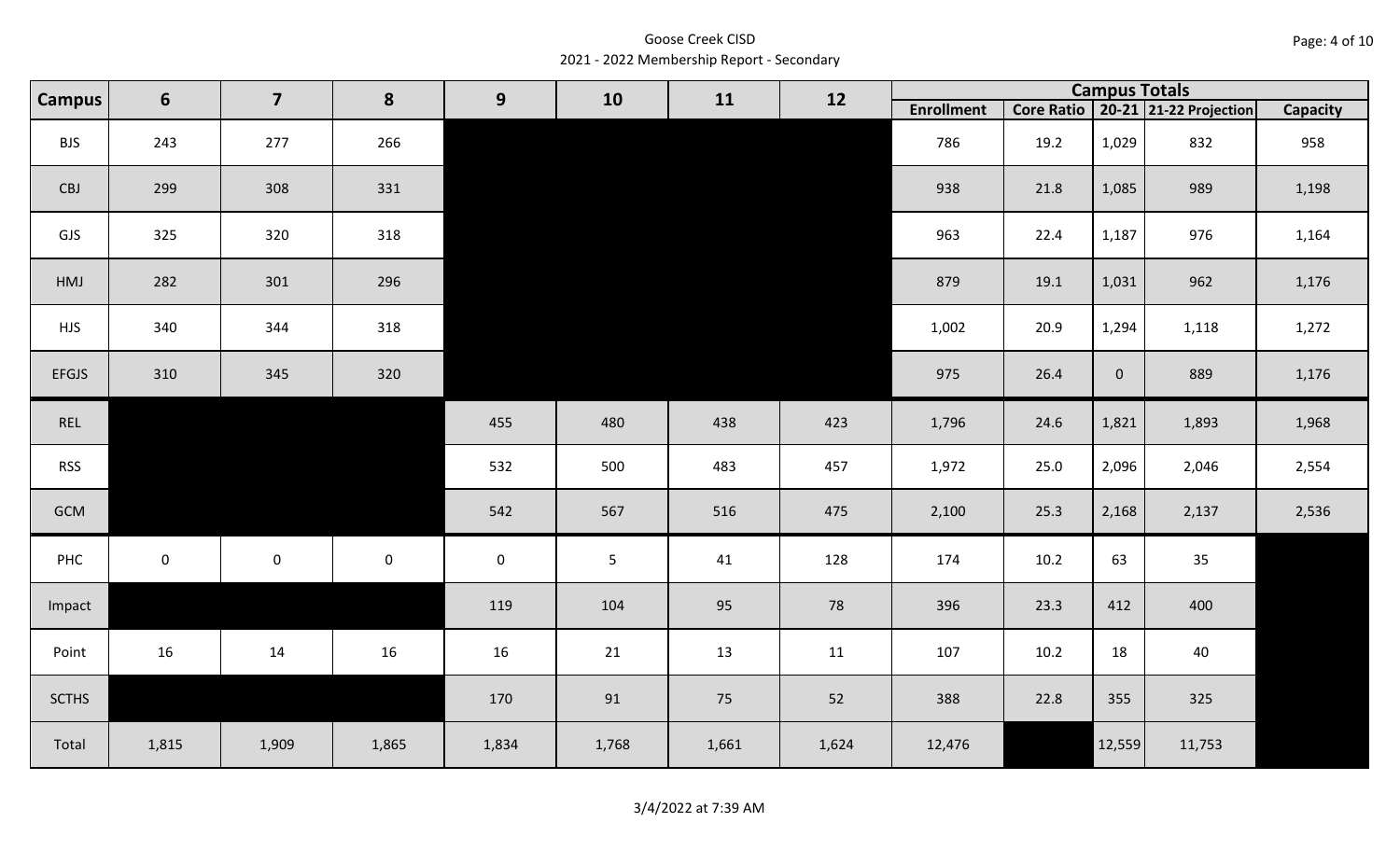### 2021 - 2022 Membership Report Early Childhood Report

|                     | Total               | No Code        | Speech Only    | Mainstream          | Self-Cont<br>50-60% | Self-Cont<br>$>60\%$ | <b>EC SpEd Program</b> | Homebound      |
|---------------------|---------------------|----------------|----------------|---------------------|---------------------|----------------------|------------------------|----------------|
| Alamo               | $\overline{0}$      | $\overline{0}$ | $\mathbf{0}$   | $\mathbf 0$         | $\mathbf 0$         | $\mathbf 0$          | $\mathbf 0$            | $\mathbf 0$    |
| Ashbel Smith        | 11                  | $\mathbf 0$    | $\pmb{0}$      | $\pmb{0}$           | $\mathbf 0$         | $\mathbf 0$          | 11                     | $\mathbf 0$    |
| Austin              | $\mathbf 0$         | $\mathbf 0$    | $\pmb{0}$      | $\pmb{0}$           | $\pmb{0}$           | $\pmb{0}$            | $\pmb{0}$              | $\mathbf 0$    |
| <b>Banuelos</b>     | $\bf 8$             | $\pmb{0}$      | $\pmb{0}$      | $\pmb{0}$           | $\pmb{0}$           | $\mathbf{1}$         | $\overline{7}$         | $\mathbf 0$    |
| Bowie               | 25                  | $\mathbf{1}$   | $2^{\circ}$    | $\mathbf 0$         | $\mathbf 0$         | $\pmb{0}$            | 22                     | $\mathbf 0$    |
| Carver              | $\bf 8$             | $\pmb{0}$      | $\pmb{0}$      | $\pmb{0}$           | $\pmb{0}$           | $\mathbf 0$          | $\bf 8$                | $\mathbf 0$    |
| Clark               | $9\,$               | $\mathbf 0$    | $\pmb{0}$      | $\pmb{0}$           | $\pmb{0}$           | $\pmb{0}$            | $\boldsymbol{6}$       | $\overline{3}$ |
| Crockett            | $6\phantom{.}6$     | $\mathbf{1}$   | $\overline{4}$ | $\mathbf{1}$        | $\pmb{0}$           | $\mathsf{O}\xspace$  | $\mathsf 0$            | $\mathbf 0$    |
| DeZavala            | $\,$ 8 $\,$         | $\mathbf 0$    | $\overline{2}$ | $\pmb{0}$           | $\pmb{0}$           | $\pmb{0}$            | $\boldsymbol{6}$       | $\mathbf 0$    |
| Harlem              | 35                  | $\pmb{0}$      | $\pmb{0}$      | $\pmb{0}$           | $\pmb{0}$           | $\overline{2}$       | 31                     | $\overline{2}$ |
| <b>Highlands El</b> | $\mathbf 0$         | $\pmb{0}$      | $\pmb{0}$      | $\pmb{0}$           | $\pmb{0}$           | $\pmb{0}$            | $\pmb{0}$              | $\mathbf 0$    |
| Hopper              | 14                  | $\pmb{0}$      | $\mathbf{1}$   | $\pmb{0}$           | $\pmb{0}$           | $\mathbf{3}$         | $\,$ 8 $\,$            | $\overline{2}$ |
| Lamar               | $2^{\circ}$         | $\overline{2}$ | $\pmb{0}$      | $\pmb{0}$           | $\pmb{0}$           | $\pmb{0}$            | $\pmb{0}$              | $\mathbf 0$    |
| San Jacinto         | $\mathsf{O}\xspace$ | $\pmb{0}$      | $\pmb{0}$      | $\mathsf{O}\xspace$ | $\pmb{0}$           | $\mathsf{O}\xspace$  | $\mathbf 0$            | $\mathbf 0$    |
| Travis              | 14                  | $\mathbf 0$    | $\mathbf 0$    | $\pmb{0}$           | $\pmb{0}$           | $\pmb{0}$            | 14                     | $\mathbf 0$    |
| Victoria Walker     | 57                  | $\overline{2}$ | 51             | $\mathsf{O}\xspace$ | $\pmb{0}$           | $2^{\circ}$          | $\overline{2}$         | $\mathbf 0$    |
| District            | 197                 | 6              | 60             | $1\,$               | $\pmb{0}$           | $\bf 8$              | 115                    | $\overline{7}$ |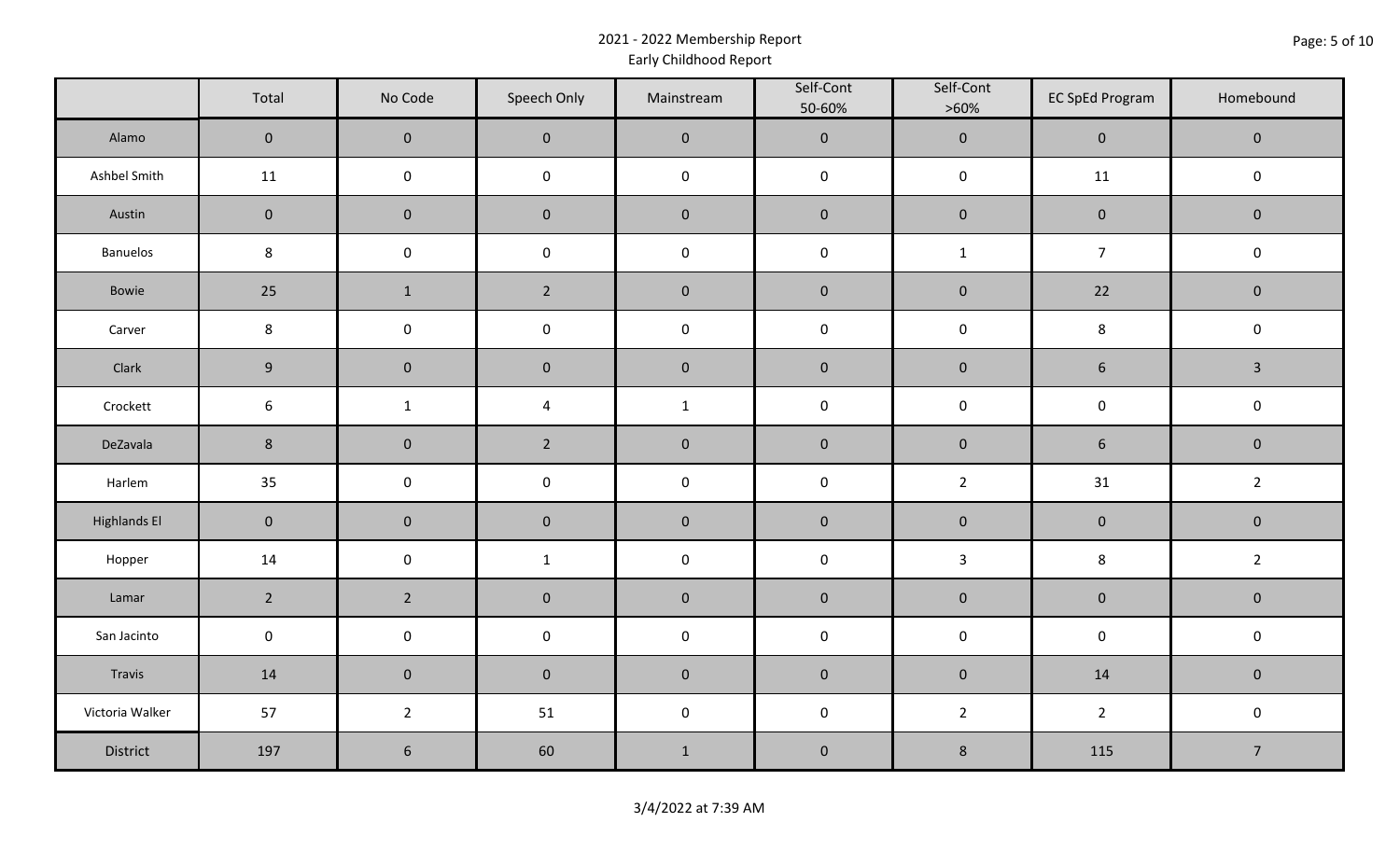## 2021 - 2022 Membership Report Bilingual Report

| Date               | PK<br>Bilingual Bil Gate |              |             | KG                 |                | $\mathbf{1}$       |                    | $\overline{2}$ |                    | $\overline{3}$ |                |             | $\overline{4}$  |                |                  | 5 <sup>5</sup>  |                |                    | <b>Campus Totals</b> |                |
|--------------------|--------------------------|--------------|-------------|--------------------|----------------|--------------------|--------------------|----------------|--------------------|----------------|----------------|-------------|-----------------|----------------|------------------|-----------------|----------------|--------------------|----------------------|----------------|
|                    |                          |              |             | Bilingual Bil Gate |                | Bilingual Bil Gate | Bilingual Bil Gate |                | Bilingual Bil Gate |                | <b>NAC</b>     | Bilingual   | <b>Bil Gate</b> | <b>NAC</b>     | <b>Bilingual</b> | <b>Bil Gate</b> | <b>NAC</b>     | Bilingual Bil Gate |                      | <b>NAC</b>     |
| Alamo              | 23                       | $\mathbf 0$  | 45          | $\mathbf 0$        | 0              | 0                  | 32                 | $\mathbf{1}$   | 28                 | 3              | 8              | 36          | $\mathbf{3}$    | 13             | 42               | $\mathbf{1}$    | 17             | 206                | 8                    | 38             |
| Ashbel<br>Smith    | 32                       | $\mathbf{0}$ | 22          | $\mathbf 0$        | $\mathbf{1}$   | $\mathbf 0$        | 26                 | $\overline{0}$ | 25                 | $\mathbf 0$    | 13             | 31          | $\overline{0}$  | 17             | 23               | $\mathbf{0}$    | 51             | 160                | $\mathbf{0}$         | $\mathbf 0$    |
| Austin             | 30                       | $\mathbf 0$  | 34          | $\mathsf 0$        | $\mathbf{1}$   | $\mathbf 0$        | 27                 | $\mathbf 0$    | 28                 | $\mathbf 0$    | 17             | 36          | $\mathbf 0$     | 51             | 35               | $\mathbf 0$     | $\mathbf 0$    | 191                | $\mathbf 0$          | 0              |
| <b>Banuelos</b>    | 17                       | $\mathbf{0}$ | 19          | $\mathbf 0$        | 21             | $\mathbf{0}$       | 34                 | $\overline{0}$ | 21                 | $\overline{0}$ | 51             | 23          | $\overline{0}$  | $\overline{0}$ | 21               | $\mathbf{0}$    | $\overline{0}$ | 156                | $\mathbf 0$          | $\mathbf 0$    |
| Bowie              | 20                       | $\mathbf 0$  | 16          | $\mathbf 0$        | $\mathsf{O}$   | $\mathbf 0$        | 19                 | $\mathbf 0$    | 23                 | $\mathbf 0$    | $\mathbf 0$    | 26          | $\mathbf 0$     | $\mathbf 0$    | 20               | $\mathbf 0$     | $\mathbf 0$    | 124                | $\mathbf 0$          | $\mathsf{O}$   |
| Carver             | 16                       | $\mathbf 0$  | 30          | $\mathbf 0$        | 35             | $\mathbf{0}$       | 38                 | $\mathbf{0}$   | 24                 | $\mathbf 0$    | $\mathbf{0}$   | 21          | $\overline{0}$  | $\mathbf{0}$   | 20               | $\mathbf{0}$    | $\overline{0}$ | 184                | $\mathbf{0}$         | $\mathbf 0$    |
| Clark              | $\mathbf 0$              | $\mathbf 0$  | $\mathbf 0$ | $\mathbf 0$        | 0              | $\mathbf 0$        | $\mathsf{O}$       | $\mathbf 0$    | $\mathbf 0$        | $\mathbf 0$    | $\mathbf 0$    | $\mathbf 0$ | $\mathbf 0$     | $\mathbf 0$    | $\mathbf 0$      | $\mathbf 0$     | $\mathbf 0$    | $\mathbf 0$        | $\mathbf 0$          | 0              |
| Crockett           | 20                       | $\mathbf 0$  | 23          | $\mathbf 0$        | $\mathbf 0$    | $\mathbf{0}$       | 18                 | $\overline{0}$ | 23                 | $\overline{0}$ | $\mathbf{0}$   | 8           | $\overline{0}$  | $\overline{0}$ | 26               | $\overline{0}$  | $\mathbf{0}$   | 118                | $\mathbf{0}$         | $\mathbf 0$    |
| DeZavala           | $\mathbf 0$              | $\mathbf 0$  | 17          | $\mathbf 0$        | $\mathsf{O}$   | $\mathbf 0$        | 18                 | $\mathbf 0$    | 13                 | $\mathbf 0$    | $\mathbf 0$    | 20          | $\mathbf 0$     | $\mathbf 0$    | 18               | $\mathbf 0$     | $\mathbf 0$    | 86                 | $\mathbf 0$          | $\mathsf{O}$   |
| Harlem             | 21                       | $\mathbf 0$  | 37          | $\mathbf 0$        | 35             | $\mathbf{0}$       | 39                 | $\overline{0}$ | 23                 | $\mathbf 0$    | $\mathbf{0}$   | 18          | $\overline{0}$  | $\overline{0}$ | 21               | $\mathbf{0}$    | $\overline{0}$ | 194                | $\overline{0}$       | $\overline{0}$ |
| Highlands<br>EI    |                          |              |             |                    |                |                    | 39                 | $\mathbf 0$    | 38                 | $\mathbf 0$    | $\mathbf 0$    | 43          | $\mathbf 0$     | $\mathbf 0$    | 39               | $\mathbf 0$     | $\mathbf 0$    | 159                | $\mathbf 0$          | 0              |
| Hopper             | 30                       | $\mathbf 0$  | 39          | $\mathbf 0$        | $\overline{2}$ | $\mathbf 0$        |                    |                |                    |                |                |             |                 |                |                  |                 |                | 71                 | $\mathbf{0}$         | $\pmb{0}$      |
| Lamar              | 15                       | $\mathbf 0$  | 28          | $\mathbf 0$        | $\mathbf 0$    | $\mathbf 0$        | 28                 | $\mathbf 0$    | 24                 | $\mathbf 0$    | $\mathbf 0$    | 27          | $\mathbf 0$     | $\mathbf 0$    | 28               | $\mathbf 0$     | $\mathbf 0$    | 150                | $\mathbf 0$          | 0              |
| San Jacinto        | 17                       | $\mathbf 0$  | 22          | $\mathbf 0$        | $\mathbf 0$    | $\mathbf{0}$       | 13                 | $\overline{0}$ | 18                 | $\mathbf{0}$   | $\mathbf{0}$   | 17          | $\overline{0}$  | $\overline{0}$ | 25               | $\overline{0}$  | $\mathbf{0}$   | 112                | $\mathbf{0}$         | $\pmb{0}$      |
| Travis             | 15                       | $\mathbf 0$  | 18          | $\mathbf 0$        | $\mathbf 0$    | $\mathbf 0$        | 16                 | $\mathbf 0$    | 20                 | $\mathbf 0$    | $\mathbf 0$    | 25          | $\mathbf 0$     | $\mathbf 0$    | 27               | $\mathbf 0$     | $\mathbf 0$    | 121                | $\mathbf 0$          | 0              |
| Victoria<br>Walker | 8                        | $\mathbf 0$  | 15          | $\overline{0}$     | $\mathbf{1}$   | $\mathbf 0$        | 17                 | $\overline{0}$ | 21                 | $\mathbf 0$    | $\overline{0}$ | 22          | $\overline{0}$  | $\overline{0}$ | 14               | $\overline{0}$  | $\overline{0}$ | 98                 | $\mathbf{0}$         | $\mathbf{0}$   |
| Total              | 264                      | 0            | 365         | $\mathbf 0$        | 96             | 0                  | 364                | $\mathbf{1}$   | 329                | $\mathbf{3}$   | 89             | 353         | $\mathbf{3}$    | 81             | 359              | $\mathbf{1}$    | 68             | 2130               | 8                    | 38             |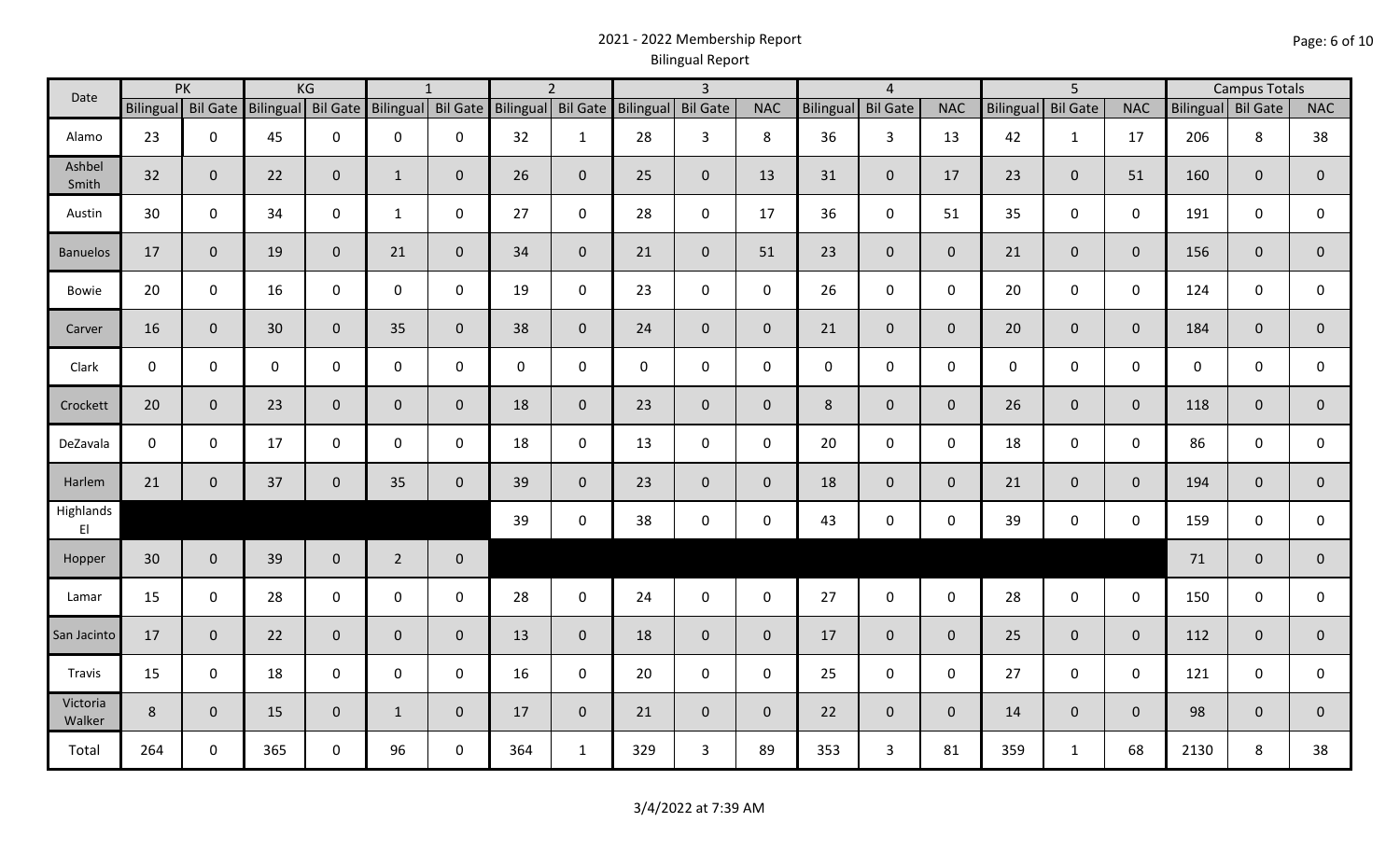### 2021 - 2022 Membership Report GATE Report

| Date                | PK             |                 | KG             |                 | $\overline{1}$ |                 | $\overline{2}$  |                     | $\overline{3}$ |                 | $\overline{4}$ |                 | $\overline{5}$ |                  | <b>Campus Totals</b> |                     |
|---------------------|----------------|-----------------|----------------|-----------------|----------------|-----------------|-----------------|---------------------|----------------|-----------------|----------------|-----------------|----------------|------------------|----------------------|---------------------|
|                     | <b>GATE</b>    | <b>Bil GATE</b> | <b>GATE</b>    | <b>Bil GATE</b> | <b>GATE</b>    | <b>Bil GATE</b> | <b>GATE</b>     | <b>Bil GATE</b>     | <b>GATE</b>    | <b>Bil GATE</b> | <b>GATE</b>    | <b>Bil GATE</b> | <b>GATE</b>    | <b>Bil GATE</b>  | <b>GATE</b>          | <b>Bil GATE</b>     |
| Alamo               | $\mathbf 0$    | $\mathbf 0$     | 5              | $\mathbf 0$     | $\mathbf{3}$   | $\mathbf 0$     | 5               | $\mathbf{1}$        | 10             | $\mathbf{3}$    | 9              | $\mathbf{3}$    | 12             | $\mathbf{1}$     | 44                   | 8                   |
| <b>Ashbel Smith</b> | $\overline{0}$ | $\mathbf{0}$    | $\overline{3}$ | $\overline{0}$  | $\mathbf{3}$   | $\mathbf 0$     | $\overline{2}$  | $\mathbf{1}$        | 8              | $\mathbf{1}$    | $6\phantom{1}$ | $2^{\circ}$     | 5 <sup>5</sup> | $\overline{2}$   | 27                   | $6\phantom{1}$      |
| Austin              | $\mathbf 0$    | $\mathbf 0$     | 6              | $\mathbf 0$     | 9              | $\mathbf 0$     | 14              | $\overline{a}$      | 20             | $\mathbf 0$     | 15             | $\mathbf 0$     | 31             | $\pmb{0}$        | 95                   | $\overline{4}$      |
| <b>Banuelos</b>     | $\mathbf{0}$   | $\mathbf 0$     | 6              | $\overline{0}$  | 9              | $\mathbf 0$     | 10              | $\mathbf{1}$        | 16             | $\overline{0}$  | 14             | $\overline{0}$  | 17             | $\boldsymbol{0}$ | 72                   | $\mathbf{1}$        |
| Bowie               | $\mathbf 0$    | $\mathbf 0$     | $\overline{2}$ | $\mathbf 0$     | $\overline{2}$ | $\mathbf 0$     | $\mathbf{3}$    | $2^{\circ}$         | 4              | $\mathbf 0$     | $\overline{2}$ | $\mathbf 0$     | 19             | $\pmb{0}$        | 32                   | $\overline{2}$      |
| Carver              | $\overline{0}$ | $\mathbf 0$     | $\overline{4}$ | $\overline{0}$  | $\mathbf{3}$   | $\mathbf 0$     | 9               | $\mathsf{O}\xspace$ | $\mathbf{1}$   | $\mathbf 0$     | $\mathbf{1}$   | $\mathbf{1}$    | $\overline{3}$ | $\mathbf 0$      | 21                   | $\mathbf{1}$        |
| Clark               | $\mathbf 0$    | $\mathbf 0$     | 5              | $\mathbf 0$     | $\overline{7}$ | $\mathbf 0$     | 11              | $\pmb{0}$           | 22             | $\mathbf 0$     | 17             | $\mathbf 0$     | 15             | $\pmb{0}$        | 77                   | $\mathsf{O}\xspace$ |
| Crockett            | $\mathbf{0}$   | $\overline{0}$  | $\overline{7}$ | $\overline{0}$  | $\overline{2}$ | $\mathbf 0$     | $7\overline{ }$ | $\overline{0}$      | 16             | $\overline{0}$  | 10             | $\overline{0}$  | 15             | $\pmb{0}$        | 57                   | $\overline{0}$      |
| DeZavala            | $\mathbf 0$    | $\mathbf 0$     | 5              | $\mathbf 0$     | $\mathbf{1}$   | $\mathsf 0$     | 5               | $\mathbf{1}$        | 3              | $\mathbf 0$     | 5              | $\mathbf 0$     | $\overline{7}$ | $\pmb{0}$        | 26                   | $\mathbf{1}$        |
| Harlem              | $\mathbf{0}$   | $\mathbf 0$     | 6              | $\overline{0}$  | 8              | $\mathbf 0$     | 6               | $\mathbf 0$         | 5              | $\mathbf 0$     | 8              | $\overline{2}$  | 14             | $\mathbf 0$      | 47                   | $2^{\circ}$         |
| Highlands El        |                |                 |                |                 |                |                 | 11              | $\mathsf{O}\xspace$ | 11             | $\mathbf{1}$    | 15             | $\mathbf 0$     | 13             | $\pmb{0}$        | 50                   | $\mathbf{1}$        |
| Hopper              | $\mathbf 0$    | $\mathbf{0}$    | 8              | $\overline{0}$  | $\overline{4}$ | $\pmb{0}$       |                 |                     |                |                 |                |                 |                |                  | 12                   | $\mathbf{0}$        |
| Lamar               | $\mathbf 0$    | $\mathbf 0$     | $\mathbf{3}$   | $\mathbf 0$     | $\overline{2}$ | $\mathsf 0$     | $\mathbf{1}$    | $\mathbf{1}$        | 6              | $\mathbf{1}$    | $\mathbf{3}$   | 5 <sup>5</sup>  | 6              | $\mathbf 0$      | 21                   | $\overline{7}$      |
| San Jacinto         | $\overline{0}$ | $\mathbf{0}$    | $\overline{2}$ | $\overline{0}$  | $\mathbf{1}$   | $\mathbf 0$     | $\mathbf{1}$    | $\mathbf{0}$        | 5              | $\mathbf 0$     | 8              | $\overline{0}$  | $\overline{4}$ | $\mathbf 0$      | 21                   | $\overline{0}$      |
| Travis              | $\mathbf 0$    | $\mathbf 0$     | 8              | $\mathbf 0$     | 5              | $\mathbf 0$     | 11              | $\mathsf{O}\xspace$ | 14             | $\overline{2}$  | 15             | $\mathbf 0$     | 11             | $\pmb{0}$        | 64                   | $\overline{2}$      |
| Victoria<br>Walker  | $\overline{0}$ | $\mathbf 0$     | $\overline{7}$ | $\overline{0}$  | $\overline{4}$ | $\mathbf 0$     | $\overline{7}$  | $\mathbf{1}$        | 16             | $\mathbf 0$     | 13             | $\overline{0}$  | 15             | $\pmb{0}$        | 62                   | $\mathbf{1}$        |
| Total               | $\mathbf 0$    | $\mathbf 0$     | 77             | $\mathbf 0$     | 63             | $\mathsf 0$     | 103             | 12                  | 157            | 8               | 141            | 13              | 187            | $\mathsf{3}$     | 728                  | 36                  |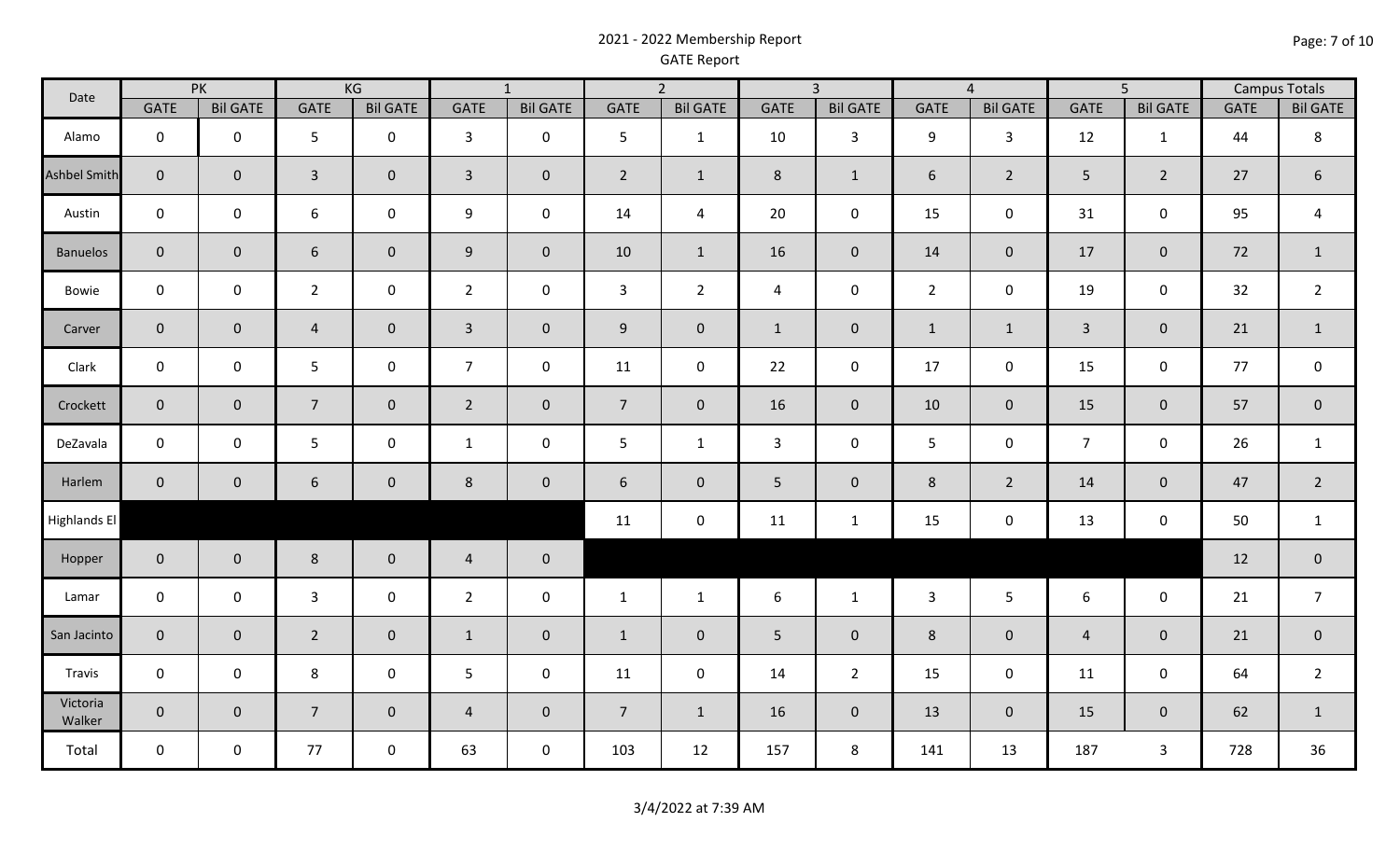### 2021 - 2022 Membership Report SpEd Report

|                     | Speech Only    | Inclusion        | Resource <21% | Resource       | Self-Cont           | Self-Cont      | <b>EC SpEd Program</b> | Homebound      |
|---------------------|----------------|------------------|---------------|----------------|---------------------|----------------|------------------------|----------------|
|                     | $\mathbf 0$    | 40               | 41            | 21-50%<br>42   | 50-60%<br>43        | $>60\%$<br>44  | 45                     | -1             |
| Alamo               | 18             | $\,8\,$          | 48            | $\overline{3}$ | $\pmb{0}$           | 18             | $\mathbf{0}$           | $\mathbf{0}$   |
| Ashbel Smith        | 22             | $\overline{4}$   | 30            | 16             | $\mathbf{1}$        | 19             | 11                     | $\mathbf 0$    |
| Austin              | 34             | 14               | 58            | $\mathbf 0$    | $\mathbf{1}$        | 18             | $\mathbf{0}$           | $\mathbf{0}$   |
| <b>Banuelos</b>     | 36             | 11               | 43            | $\overline{a}$ | $\mathbf 0$         | $9\,$          | $\overline{7}$         | $\mathbf 0$    |
| Bowie               | 23             | 17               | 54            | $\overline{9}$ | $\mathbf 0$         | 16             | 25                     | $\pmb{0}$      |
| Carver              | 14             | $\overline{7}$   | 30            | 8              | $\mathbf{1}$        | 21             | 9                      | $\mathbf{1}$   |
| Clark               | 35             | $\overline{7}$   | 47            | $\overline{7}$ | $\mathbf{0}$        | 36             | $\overline{7}$         | $\overline{3}$ |
| Crockett            | 26             | 18               | 26            | $\overline{2}$ | $\mathbf 0$         | 9              | $\mathbf 0$            | $\mathbf 0$    |
| DeZavala            | 15             | 10               | 27            | $\overline{3}$ | $1\,$               | $\overline{3}$ | $6\phantom{a}$         | $\mathbf{0}$   |
| Harlem              | 16             | $\overline{3}$   | 57            | $\mathbf 1$    | $\mathbf 0$         | 19             | 31                     | $\overline{2}$ |
| <b>Highlands El</b> | 15             | 24               | 72            | $\overline{7}$ | $\pmb{0}$           | 15             | $\pmb{0}$              | $\overline{2}$ |
| Hopper              | 32             | $\boldsymbol{6}$ | 8             | $\mathbf 0$    | $\mathbf 0$         | $10\,$         | 8                      | $\mathbf{3}$   |
| Lamar               | 10             | 10               | 29            | $\overline{4}$ | $\mathbf 0$         | 19             | $\overline{0}$         | $\overline{2}$ |
| San Jacinto         | 24             | 16               | 33            | $\mathbf 1$    | $\mathbf 0$         | $\mathbf 0$    | $\mathbf 0$            | $\mathbf{1}$   |
| Travis              | 37             | 20               | 44            | $\mathbf 1$    | $\mathbf 0$         | 10             | 14                     | $\mathbf{0}$   |
| Victoria Walker     | 84             | 19               | 39            | 5              | $\mathsf{O}\xspace$ | 27             | $\overline{4}$         | $\mathbf 0$    |
| <b>BJS</b>          | 5              | 58               | 9             | 14             | 18                  | $\overline{2}$ | $\mathbf{0}$           | $\mathbf 0$    |
| CBJ                 | $\sqrt{4}$     | 58               | 8             | 25             | 26                  | 19             | $\mathbf 0$            | $\mathbf{1}$   |
| <b>EFGJS</b>        | $\mathbf 0$    | 54               | $\,8\,$       | 44             | $\overline{7}$      | 13             | $\mathbf 0$            | $\overline{3}$ |
| GJS                 | $\mathbf{3}$   | 55               | 19            | 14             | 24                  | 26             | $\mathbf 0$            | $\mathbf 0$    |
| HMJ                 | $\overline{3}$ | 56               | 17            | 23             | 16                  | 24             | $\mathbf 0$            | $\mathbf 0$    |
| <b>HJS</b>          | $\mathsf 3$    | 48               | 16            | 25             | 25                  | 16             | $\mathbf 0$            | $\overline{2}$ |
| <b>REL</b>          | $\mathbf 0$    | 117              | 34            | 59             | $\overline{3}$      | 43             | $\mathbf 0$            | $\overline{2}$ |
| <b>RSS</b>          | $\overline{3}$ | 98               | 35            | 55             | 4                   | 45             | $\mathbf 0$            | $\overline{2}$ |
| <b>GCM</b>          | $\mathbf 1$    | 116              | 34            | 50             | $\mathbf 0$         | 29             | $\pmb{0}$              | $\overline{4}$ |
| Impact              | $\mathbf{1}$   | $\boldsymbol{6}$ | $\mathbf 0$   | $\mathbf 0$    | $\mathbf 0$         | $\mathbf 0$    | $\mathbf 0$            | $\mathbf 0$    |
| <b>Stuart CTHS</b>  | $\mathbf 0$    | 26               | $\mathbf 0$   | $\mathbf 0$    | $\mathbf 0$         | $\mathbf{0}$   | $\mathbf{0}$           | $\mathbf{0}$   |
| PHC                 | $\pmb{0}$      | 11               | $\pmb{0}$     | $\mathbf{1}$   | $\mathbf 0$         | $\mathbf 0$    | $\mathbf 0$            | $\mathbf 0$    |
| Point               | $\mathbf{1}$   | $\mathbf 0$      | $\mathbf 0$   | $\mathbf 0$    | $\mathbf 0$         | $\mathbf{0}$   | $\mathbf{0}$           | $\mathbf{0}$   |
| Elementary          | 441            | 194              | 645           | 71             | 4                   | 249            | 122                    | 14             |
| Secondary           | 24             | 703              | 180           | 310            | 123                 | 217            | $\mathbf 0$            | 14             |
| District            | 465            | 897              | 825           | 381            | 127                 | 466            | 122                    | 28             |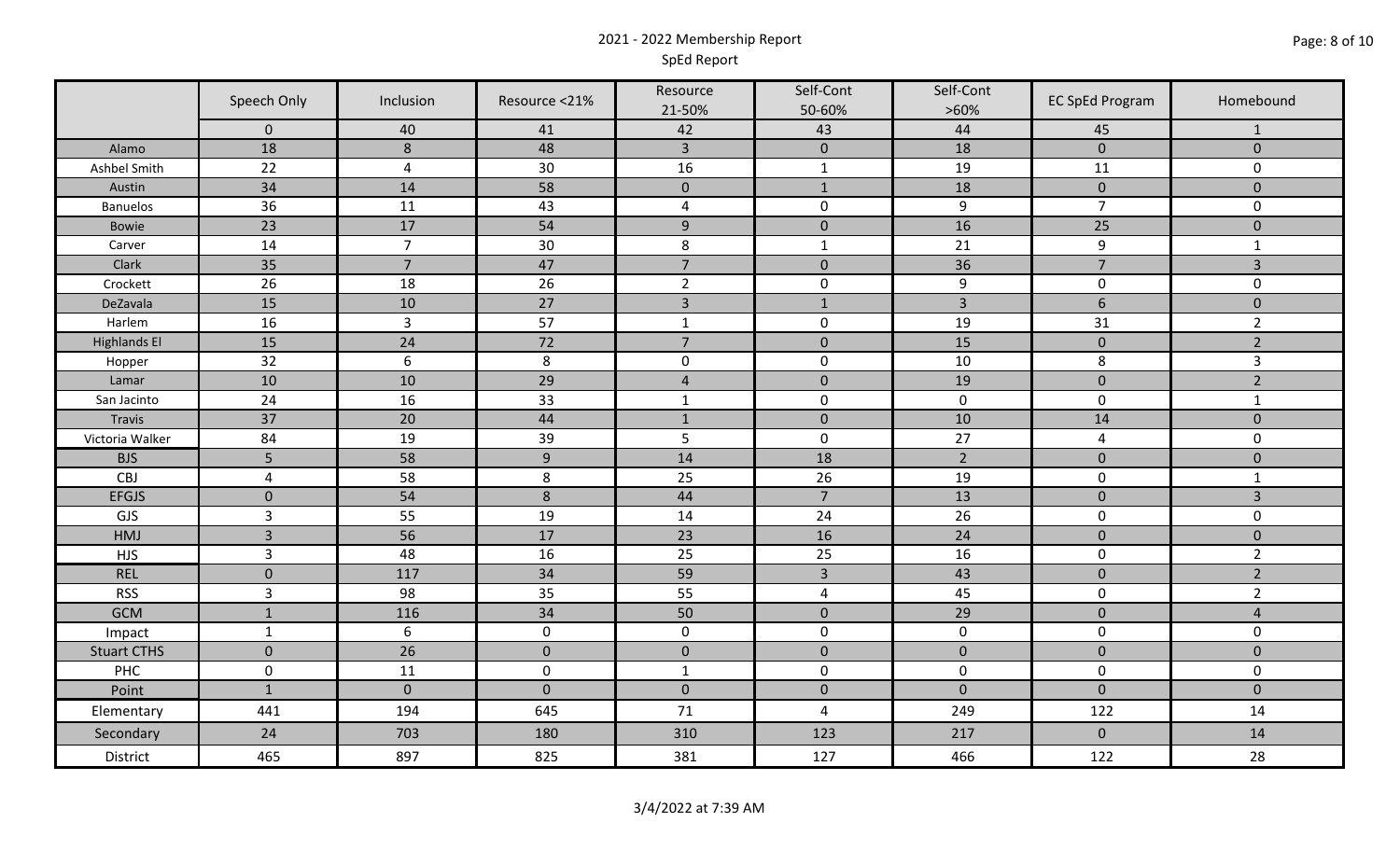# 2021 - 2022 Membership Report Special Programs

|                     | At-Risk | SpEd           | GT             | <b>LEP</b>      | Migrant        | Econ Dis | Dyslexia | 504  |
|---------------------|---------|----------------|----------------|-----------------|----------------|----------|----------|------|
| Alamo               | 527     | 95             | 52             | 267             | $\mathbf{1}$   | 569      | 43       | 39   |
| Ashbel Smith        | 440     | 103            | 33             | 245             | $\overline{2}$ | 553      | 38       | 22   |
| Austin              | 418     | 126            | 99             | 270             | $\overline{7}$ | 545      | 58       | 40   |
| <b>Banuelos</b>     | 596     | 111            | 73             | 212             | $\overline{3}$ | 611      | 45       | 46   |
| Bowie               | 512     | 144            | 34             | 178             | $\overline{7}$ | 567      | 40       | 24   |
| Carver              | 408     | 91             | 22             | 175             | $\overline{7}$ | 574      | 23       | 21   |
| Clark               | 303     | 142            | 77             | 43              | $\overline{2}$ | 454      | 37       | 56   |
| Crockett            | 388     | 84             | 57             | 207             | 10             | 493      | 36       | 34   |
| DeZavala            | 335     | 65             | 27             | 132             | $\mathbf{3}$   | 558      | 27       | 23   |
| Harlem              | 414     | 132            | 49             | 205             | $\overline{2}$ | 612      | 41       | 32   |
| <b>Highlands El</b> | 452     | 136            | 51             | 201             | $\overline{2}$ | 565      | 82       | 66   |
| Hopper              | 269     | 67             | 12             | 128             | $\mathbf 0$    | 376      | 5        | 11   |
| Lamar               | 413     | 74             | 28             | 202             | $\overline{5}$ | 513      | 32       | 35   |
| San Jacinto         | 312     | 76             | 21             | 169             | $\mathbf 0$    | 361      | 32       | 23   |
| Travis              | 541     | 126            | 66             | 215             | $\mathbf{1}$   | 688      | 36       | 34   |
| Victoria Walker     | 515     | 179            | 63             | 199             | 5              | 515      | 44       | 51   |
| <b>BJS</b>          | 487     | 107            | 55             | 160             | $\overline{2}$ | 618      | 65       | 78   |
| <b>CBJ</b>          | 546     | 142            | 90             | 184             | $\mathbf 1$    | 662      | 67       | 88   |
| <b>EFGJS</b>        | 512     | 130            | 129            | 119             | 8              | 586      | 62       | 92   |
| <b>GJS</b>          | 519     | 142            | 111            | 140             | $8\phantom{1}$ | 593      | 79       | 107  |
| HMJ                 | 503     | 140            | 53             | 245             | 11             | 716      | 57       | 70   |
| <b>HJS</b>          | 595     | 137            | 80             | 196             | $\overline{7}$ | 762      | 72       | 116  |
| <b>REL</b>          | 950     | 269            | 96             | 264             | 11             | 1323     | 125      | 209  |
| <b>RSS</b>          | 784     | 250            | 187            | 232             | 13             | 1241     | 123      | 236  |
| GCM                 | 849     | 236            | 189            | 222             | 18             | 1355     | 109      | 206  |
| Impact              | 120     | $\overline{7}$ | 69             | $6\overline{6}$ | $\overline{4}$ | 252      | 15       | 22   |
| <b>Stuart CTHS</b>  | 209     | 26             | 30             | 52              | 6              | 282      | 30       | 60   |
| <b>PHC</b>          | 140     | 12             | $\mathbf{1}$   | 27              | $\overline{2}$ | 120      | 17       | 32   |
| Point               | 106     | 16             | $\overline{4}$ | 13              | $\mathbf 0$    | 79       | 10       | 16   |
| Elementary          | 6843    | 1751           | 764            | 3048            | 57             | 8554     | 619      | 557  |
| Secondary           | 6320    | 1614           | 1094           | 1860            | 91             | 8589     | 831      | 1332 |
| District            | 13163   | 3365           | 1858           | 4908            | 148            | 17143    | 1450     | 1889 |